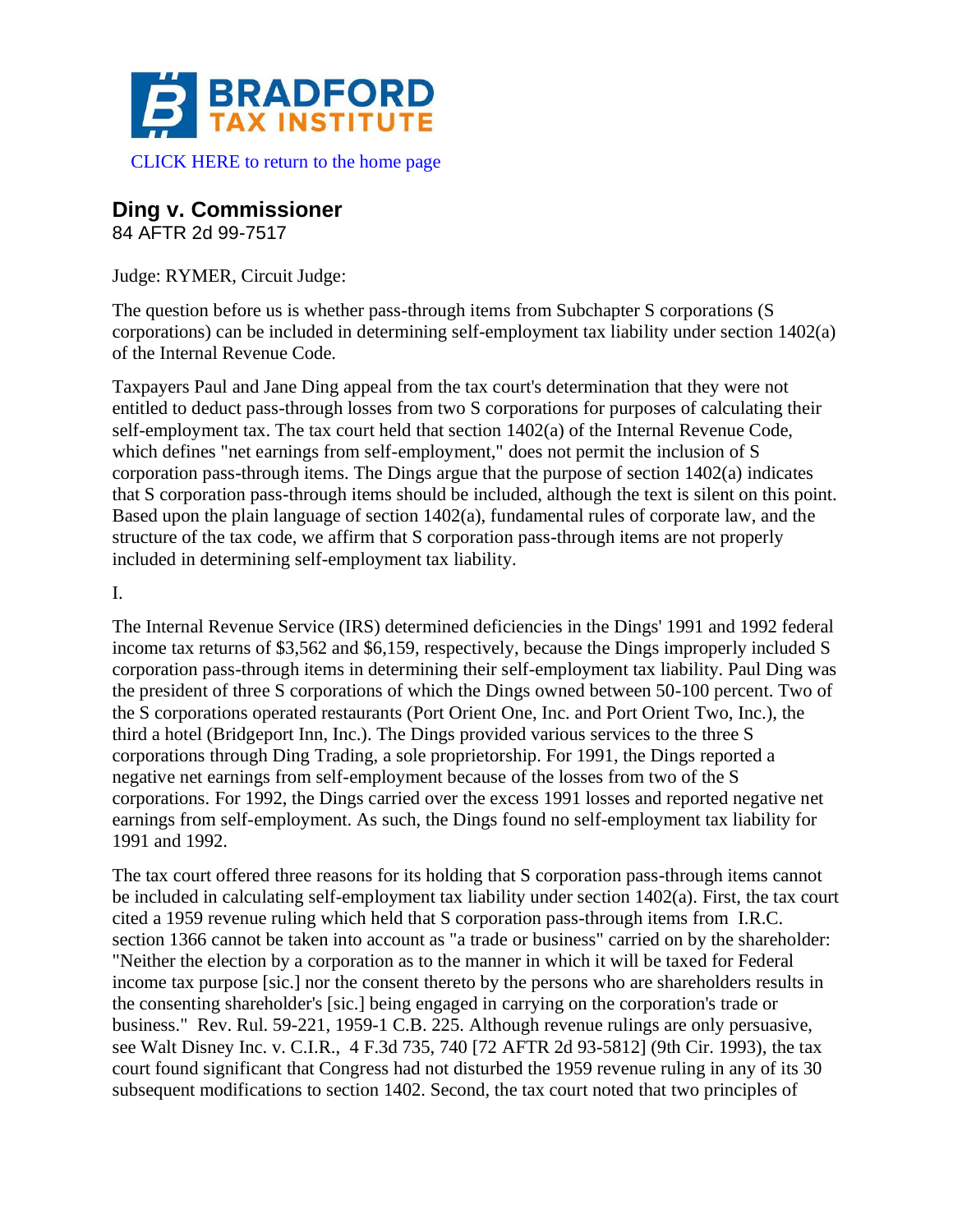corporate law militated in favor of the IRS's reading of section 1402(a): (1) a corporation is a separate entity from its shareholders and (2) the business of a corporation is separate and distinct from the business of its shareholders. See Moline Properties, Inc. v. C.I.R., 319 U.S. 436 [30 AFTR 1291] (1943); Deputy v. du Pont, 308 U.S. 488 [23 AFTR 808] (1940). Third, the tax court noted that I.R.C. section 1366 pro[pg. 99-7519] vides that a shareholder's pro rata share of an S corporation's pass-through items is only taken into account in determining the tax liability imposed under chapter 1 of the I.R.C., whereas the self-employment tax falls under chapter 2.

We review questions of statutory interpretation de novo. See Scar v. C.I.R., 814 F.2d 1363, 1366 [59 AFTR 2d 87-950] (9th Cir. 1987).

## II.

Sections 1401 and 1402 of the Internal Revenue Code establish that net earnings from selfemployment are taxable income. Section 1402(a) defines "net earnings from self-employment" to be "gross income derived by an individual from any trade or business carried on by such individual...plus his distributive share... of income or loss described in section 702(a)(8) from any trade or business carried on by a partnership of which he is a member..." I.R.C. section 1402(a). The Dings seek to include in the definition of section 1402(a) the losses incurred by two partially-owned S corporations for which the Dings performed all business duties through their sole proprietorship, Ding Trading. An S corporation is a small business corporation that is taxed like a partnership, with income passed through to the shareholders on a pro rata basis. See I.R.C. sections  $1361(a)(1)$ ,  $1363(a)$ ,  $1366(a)$ , and  $1371(a)(1)$ .

Based on the plain text of section 1402(a), the IRS argues that the Dings' self-employment tax liability computation should only consider (1) the net profits and losses attributable to the Dings' sole proprietorships and (2) their partnership loss. Because no reference is made to them in the statute or the regulations, the IRS argues that pass-through items from the S corporations cannot be considered. The Dings respond by pointing out that the S corporation provisions were not enacted until after Congress established the self-employment tax, which explains why the statute does not expressly reference them. The Dings assert that Congress intended to include S corporation pass-through items where a shareholder actively participates in the business of the corporation because such situations are tantamount to self-employment. This must be so, the Dings argue, because in these situations the S corporation is considered part of the shareholder's trade or business.

We begin with the language of the statute. As the IRS notes, section 1402(a) does not refer to pass-through items from S corporations. In addition, Treas. Reg. section 1.1402(c)-1 provides: "In order for an individual to have net earnings from self-employment, he must carry on a trade or business, either as an individual or as a member of a partnership." The Dings argue that this constitutes an accidental omission on the part of Congress as evidenced by the fact that section 1402 was written prior to the creation of S corporations. Congress's failure to correct this "oversight" in the past 41 years, however, indicates otherwise - particularly in light of the 1959 revenue ruling expressly finding that S corporation pass-through items are not included as selfemployment income, 59-221, 1959-1 C.B. 225.

We recognized the continuing validity of the 1959 revenue ruling in Durando v. United States, where we held that S corporation shareholders are not considered "self-employed" under section 1402(a) and thus cannot deduct pass-through income contributed to a shareholder's Keogh plan. 70 F.3d 548, 550 [76 AFTR 2d 95-7464] (9th Cir. 1995). As we explained, "a shareholder must include pass-through income in calculating his gross income, but not in calculating his net earnings from self-employment." Id. at 550 n. 5. Durando also illuminated the relationship